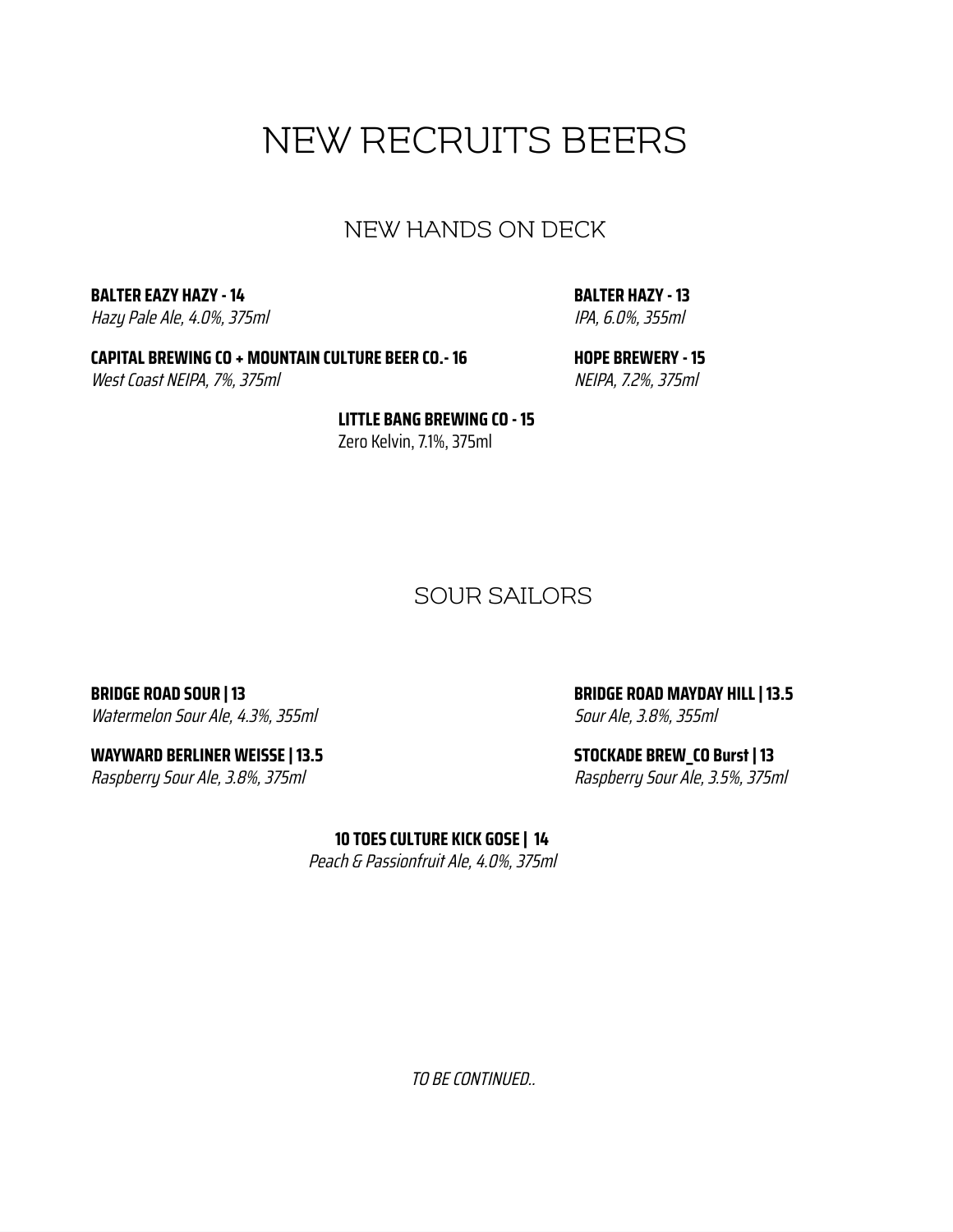## BEER

| <b>TAP BEER</b>                                                            | HP/P   | <b>IPA</b>                                                      |                 |
|----------------------------------------------------------------------------|--------|-----------------------------------------------------------------|-----------------|
| <b>SAPPORO</b><br>Lager, 5.0% Japan                                        | 9/13   | <b>FERAL BREWING CO</b><br>Warhog, American IPA, 7.5% WA, 375ml | 15              |
| QUICKDRAW<br>Pale Ale, 4.5% NSW                                            | 8.5/12 | <b>BRIDGE ROAD BLING IPA</b><br>West Coast IPA, 5.8% VIC, 355ml | 14              |
| <b>BALTER</b><br>XPA, 5.0% QLD                                             | 9/13   | <b>CAPITAL BREWING CO</b><br>Red Evil Eye IPA, 6.0%, VIC, 375ml | 14              |
| <b>PALE ALE</b>                                                            |        | <b>ZERO KELVIN</b><br>IPA, 7.0%, 375ml                          | 15              |
| <b>LORD NELSON</b><br>Pale Ale, 4.9% Sydney, 375ml                         | 13     | <b>JAPANESE LAGER</b>                                           |                 |
| <b>STONE &amp; WOOD</b><br>Pacific Ale, 4.4% Byron Bay, 375ml              | 14     | <b>ASAHI</b><br>Larger, 5.0% Japan, 330ml                       | 12 <sup>2</sup> |
| <b>BEECHWORTH</b><br>Pale Ale, 4.8% VIC, 355ml                             | 13     | <b>KIRIN ICHIBAN</b><br>Imported 100% Malt, 5.0% Japan, 330ml   | 13              |
| <b>DARK BEER</b>                                                           |        | <b>YEBISU</b><br>lager, 5.0%, Japan, 350ml                      | 14              |
| <b>MOONDOG MACK DADDY</b><br>Dark Ale, 5.0% Victoria, 330ml                | 12     | <b>THE PREMIUM MALTS</b><br>Pilsner, 5.5% Suntory, Japan, 500ml | 20              |
| <b>FERAL SMOKED PORTER</b><br>Dark Ale, 4.9% Western Australia, 375ml      | 13     | <b>ASAHIFOR 4</b><br>A 2-litre fresh, mini beer keg, 5.0%       | 57              |
| <b>FERAL BORIS RUSSIAN IMPERIAL STOUT</b><br>9.1% Western Australia, 330ml | 14     | <b>CIDER/LIGHT</b>                                              |                 |
|                                                                            |        | <b>YOUNG HENRYS</b><br>Cloudy Apple Cider, 4.6% Newtown, 375ml  | 12              |
|                                                                            |        | <b>COOPERS LIGHT</b>                                            | 8.5             |

Ultra Light, 0.5% South AUS, 375ml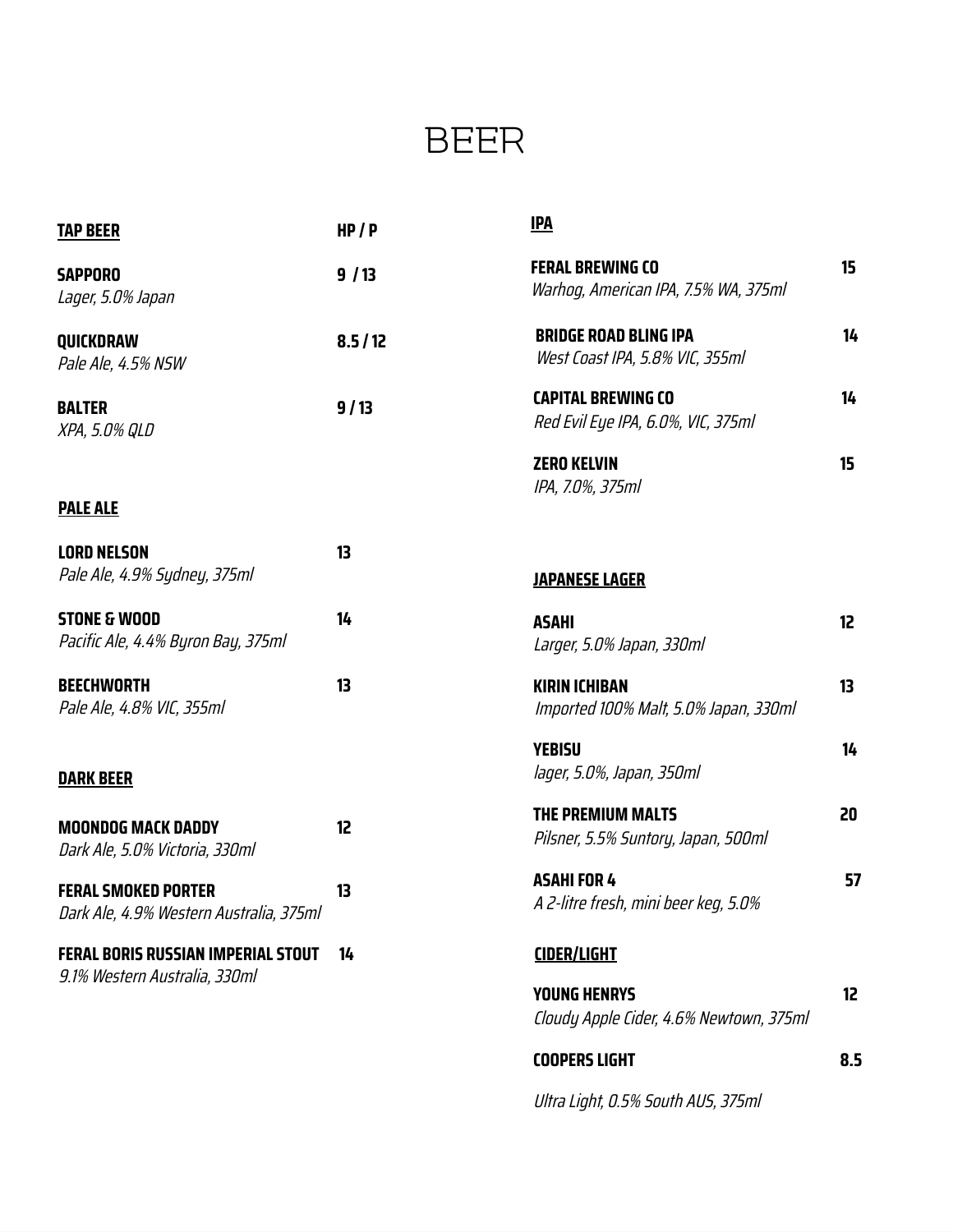## WINE

#### **ASK OUR BAR STAFF ABOUT OUR HOUSE WINES 9.5/36**

|                                                               |       | <b>SUGAR &amp; SPICE</b>                                                | 11/48 |
|---------------------------------------------------------------|-------|-------------------------------------------------------------------------|-------|
| <b>SPARKLING</b>                                              |       | Moscato, Riverland 2020                                                 |       |
| <b>BOY MEETS GIRL</b><br>Chardonnay Pinot Noir Sparkling, VIC | 11/43 | <b>ROSE</b>                                                             |       |
|                                                               |       | <b>HEADS &amp; TALES</b>                                                | 13/58 |
| <b>VEUVED'ARGENT</b><br>Blanc de Blanc, France                | 13/55 | Dry Rose, South Australia 2020                                          |       |
|                                                               |       | <b>SIROCO PAYS D'OC</b>                                                 | 13/58 |
| <b>VILLA</b><br>Prosecco, Italy                               | 12/55 | Dry Rose, France 2019                                                   |       |
|                                                               |       | <b>RED</b>                                                              |       |
| <b>WHITE</b>                                                  |       |                                                                         |       |
|                                                               |       | <b>HOLLICK</b>                                                          | 12/55 |
| <b>GREEN BRIDGE</b>                                           | 12/55 | Cabernet Sauvignon, Coonawarra 2018                                     |       |
| Chardonnay, VIC 2016                                          |       | <b>CHALK HILL BLUE</b>                                                  | 11/48 |
| <b>SAM MIRANDA</b><br>Pinot Grigio, Central Victoria 2019     | 13/56 | Shiraz Cabernet, South Australia 2018                                   |       |
|                                                               |       | <b>FICKLE MISTRESS</b>                                                  | 13/56 |
| <b>BLEASDALE</b><br>Pinot Gris, Adelaide Hills 2021           | 13/56 | Pinot Noir, Marlborough NZ 2020                                         |       |
|                                                               |       | THE LITTLE WINE COMPANY                                                 | 12/55 |
| <b>SISTERS RUN</b><br>Riesling, Barossa Valley 2019           | 12/55 | Sangiovese, Hunter Valley 2015                                          |       |
|                                                               |       | <b>ALAMOS</b>                                                           | 13/56 |
| <b>821 SOUTH</b><br>Sauvignon Blanc, Marlborough 2020         | 13/56 | Malbec, Mendoza ARG 2019                                                |       |
|                                                               |       | <b>BUGALUGS</b>                                                         | 13/56 |
| <b>PALA I FIORI</b><br>Vermentino, Sardinia Italy 2019        | 12/55 | Shiraz, Barossa Valley 2020                                             |       |
|                                                               |       | <b>WEST CAPE HOWE</b>                                                   | 12/55 |
| THE LITTLE WINE COMPANY<br>Verdelho, HV 2017                  | 12/55 | Tempranillo, Western Australia 2019                                     |       |
|                                                               |       | <b>BLACK CANVAS ELEMENT</b>                                             | /80   |
|                                                               |       | $C_{2}$ $L_{1}$ $M_{2}$ $L_{2}$ $R_{2}$ $L_{3}$ $L_{4}$ $R_{1}$ $T_{2}$ |       |

Syrah, New Zealand 2017